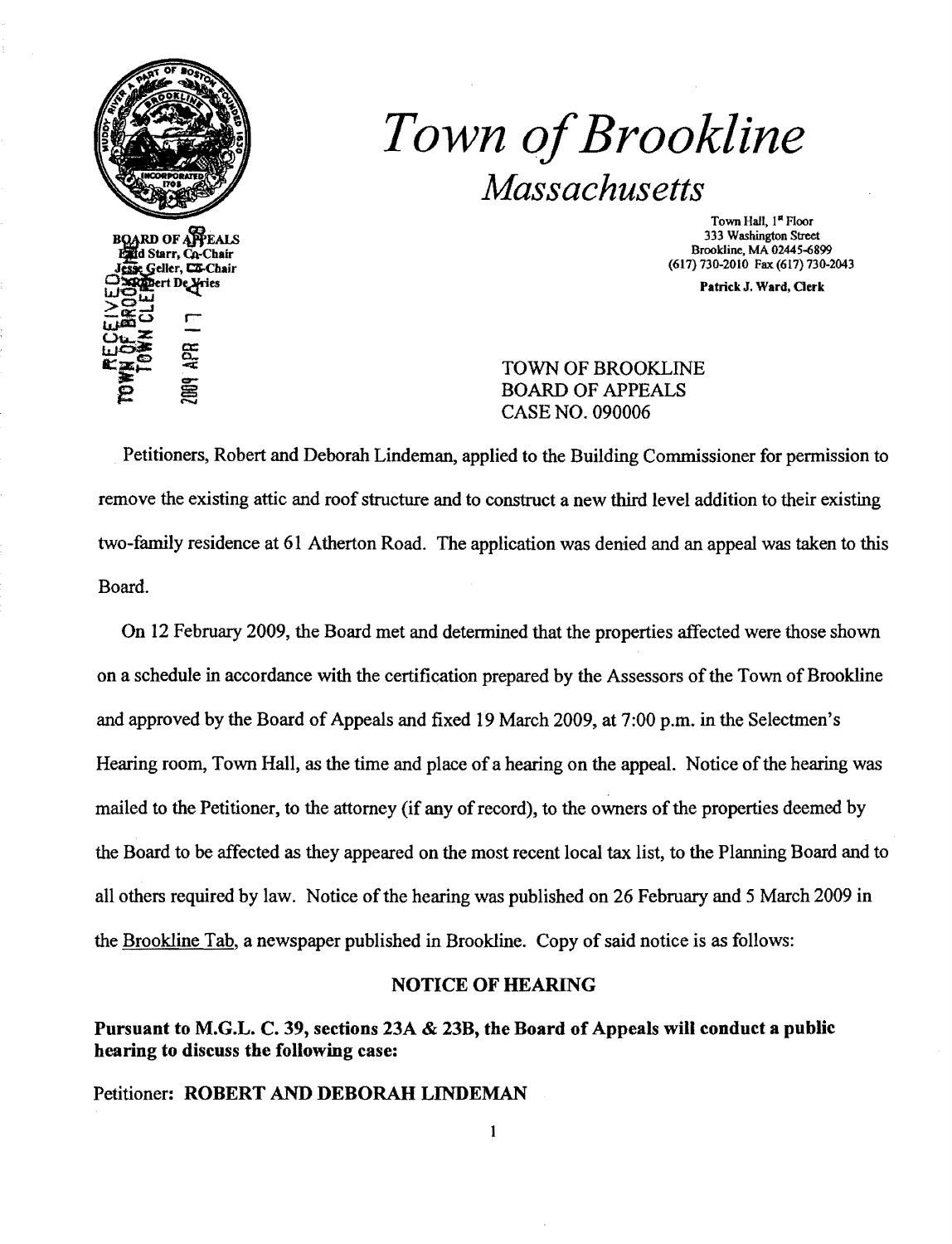Location of Premises: 61 ATHERTON RD BRKL Date of Hearing: *03/19/2009*  Time of Hearing: 7:00 p.m. Place of Hearing: Selectmen's Hearing Room, 6<sup>th</sup> floor

A public hearing will be held for a variance and/or special permit from:

5.43, Exceptions to Yard and Setback Regulations, Special Permit Required.

5.60, Side Yard Requirements, Variance Required.

5.70, Rear Yard Requirements, Variance Required.

5.91, Minimum Usable Open Space, Variance Required.

8.02.2, Alteration or Extension; Special Permit Required of the Zoning By-Law to remove the existing attic roof structure and to construct a new third level addition above the existing twofamily residence.

Said Premise located in a T-5 (two-family and attached single family) district.

*Hearings, once opened, may be continued by the Chair to a date and time certain. No further notice will be mailed to abutters or advertised in the TAB. Questions regarding whether a hearing has been continued, or the date and time of any hearing may be directed to the Zoning Administrator at 617-734-2134 or check meeting calendar at: http://calendars.town.brookline.ma.us/MasterTownCalandarl? FormID= 158.* 

The Town of Brookline does not discriminate on the basis of disability in admission to, access to, or *operations ofits programs, services or activities. Individuals who need auxiliary aids for effective*  communication in programs and services of the Town of Brookline are invited to make their needs *known to the* ADA *Coordinator, Stephen Bressler, Town ofBrookline,* 11 *Pierce Street, Brookline, MA 02445. Telephone:* (617) *730-2330; TDD* (617) *730-2327.* 

#### Enid Starr Jesse Geller Robert De Vries

At the time and place specified in the notice, this Board held a public hearing. Present at the

hearing was Chairman, Jesse Geller and Board Members, Jonathan Book and Christina Wolfe. The

petitioners, Mr. and Mrs. Lindeman, were present as was their architect, Mr. Benyamin Ber of

Artisanal Architects, 23 Strathmore Road, Brookline, Ma. 02445. Mr. Ber presented the case before

the Board

Mr. Ber described the site and neighborhood at 61 Atherton Road as being located near the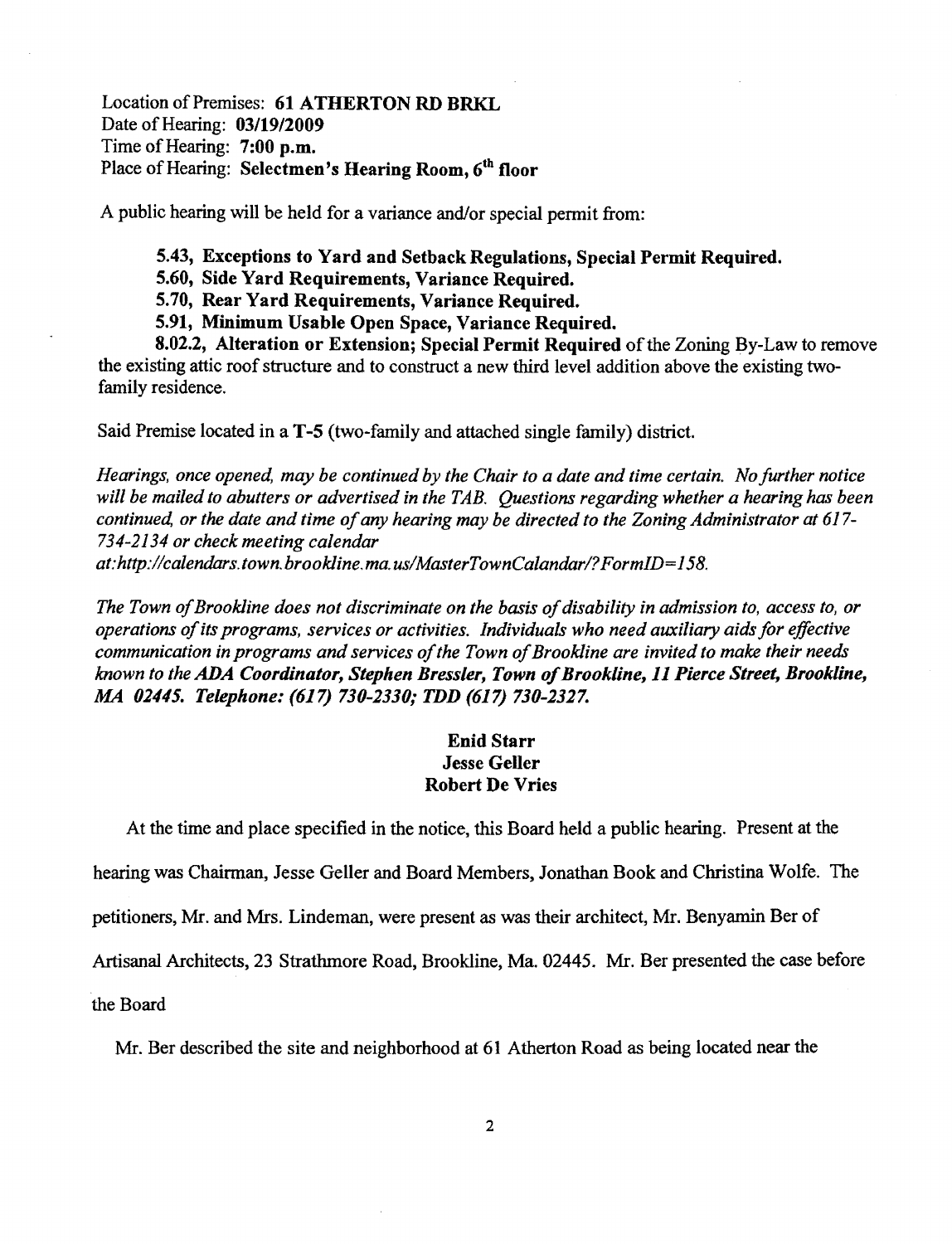intersection of Atherton and Winchester Street near Coolidge Corner. On the property is a two-and-ahalf story two-family dwelling with a unit each on the first and second floors. The building has an unfinished basement as well as a sub-basement with a garage. The property has frontage on both Atherton Road and Winchester Street due to a narrow vehicle passageway in the rear leading to Winchester Street. The property has a significant change in grade of about twenty feet from one frontage to the other, leading down from Atherton towards Winchester. He said the existing lot is smaller than required for the district and is therefore pre-existing, non-conforming. Also, the side yard and rear yard are non-conforming, and the requirement for usable open space is not met due to the minimum15 foot requirement and the maximum grade requirements of Section 5.91.2 of the Zoning By-Law. With regard to open space, Mr. Ber said that the unusual shape and topography of the lot make it impossible to meet the usable open space requirements of the Zoning By-Law.

Mr. Ber said that his clients propose to remove the existing roof and build a third-story addition and new roofto create additional floor area for the second-floor unit. The addition would be 767 s.f. and provide for a master bedroom and bathroom, closet, study and office. A small covered deck would be built above the second-floor roof at the rear. He said the addition's exterior would be finished with a fiber-cement horizontal siding in two different widths. The new hip-style roof would be finished with asphalt shingles.

Mr. Ber said Mr. and Mrs. Lindeman have proposed a landscape plan including a fence and two gates as well as significant plantings and walkways on the property. He said that the existing trees would not be altered. Mrs. Lindeman said she had spoken to their neighbors to the side and rear and they were in support of the proposal. She also presented a photograph showing the current conditions on the lot with no landscaping or other improvements.

3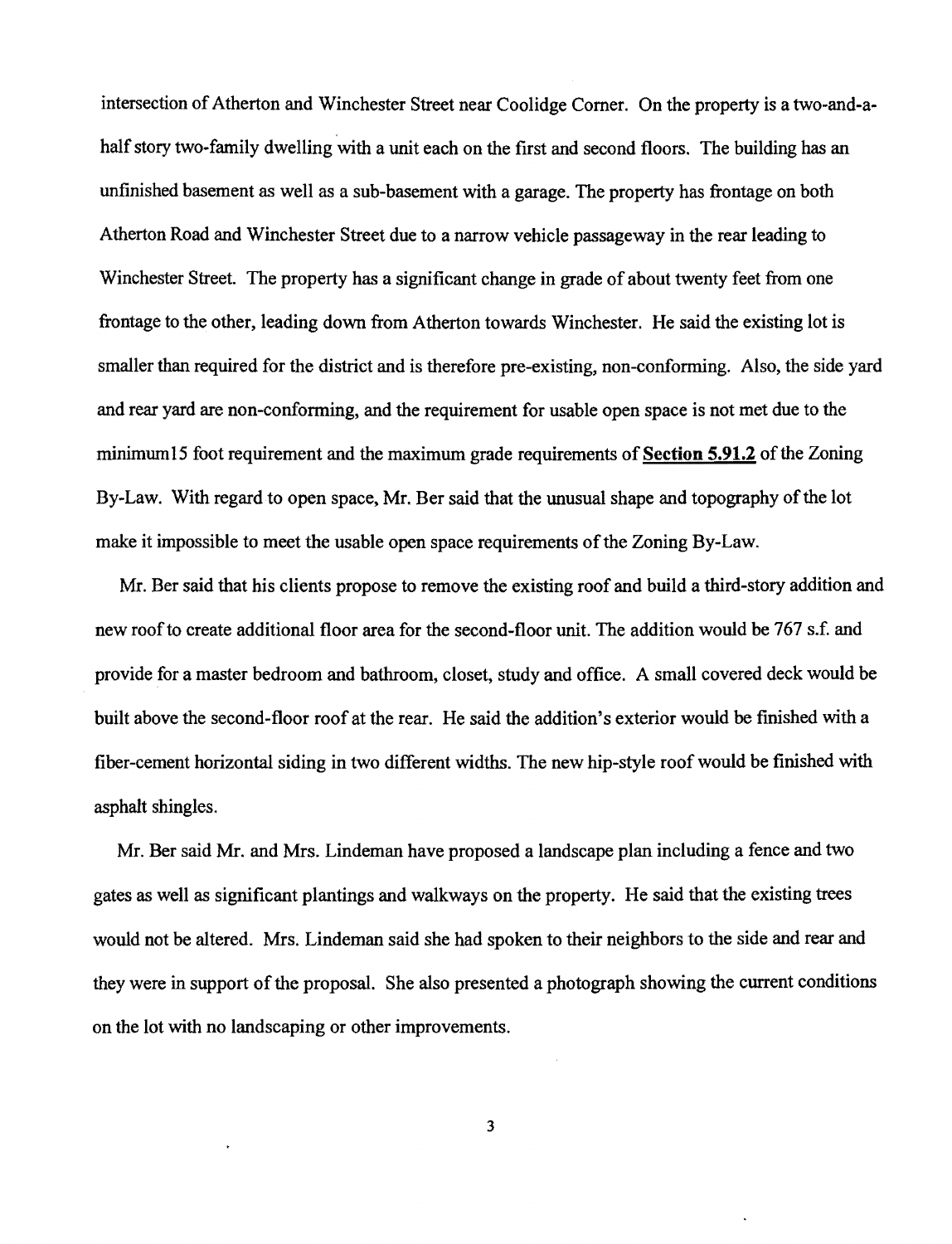Chairman Geller asked whether the landscaping was proposed as a counter-balancing amenity as required under §5.43 of the Zoning By-Law. Mr. Ber replied that a detailed landscape plan had been submitted and the landscaping is being proposed as the counterbalancing amenity. Mr. Geller asked about drainage issues given the steepness of the existing slope. Mr.Ber responded that drainage would not be an issue given that the structure currently exists and he anticipates no appreciable increase in drainage water once the project is completed. Mr. Ber noted that the existing gutters and drain spouts will be maintained and that the new landscaping will act as natural drainage of water from those gutters and downspouts. Board Member Wolfe asked whether fire apparatus could access the rear of the house given the narrow, steep driveway. The Building Commissioner responded that given the steepness of the driveway, that it may be difficult to approach the house from the rear but that since the house was very close to Atherton any potential fire could be knocked-down from that side. Ms. Wolfe asked why the existing garage to the rear of the property could not be accessed. Mrs. Lindeman responded that at some point, a neighbor constructed a structure that encroaches on the Lindeman property that prevents the use of the garage.

The Chairman asked whether anyone was present who wished to speak in favor or in opposition to the proposal. No one rose to speak.

Lara Curtis, Senior Planner delivered the findings of the proposal.

Section 5.43 - Exceptions to Yard and Setback Regulations

Section 5.60 - Side Yard Requirements

Section 5.70 – Rear Yard Requirements

Section 5.91 - Minimum Usable Open Space: By increasing the floor area of the dwelling, the applicant is required to provide additional usable open space for that additional floor area. There is no usable open space on site. *Variance required.* 

Section 8.02.2 – Alteration or Extension: A special permit is required to alter and/or extend this nonconforming structure.

|                   | $R$ and $\{f\}$ and | <b>AKISTING!</b> | (じょくうくうしくさん)() |                    |
|-------------------|---------------------|------------------|----------------|--------------------|
| Side Yard Setback | ∣0 feet             | 4.9 feet         | 4.9 feet       | Special<br>Permit* |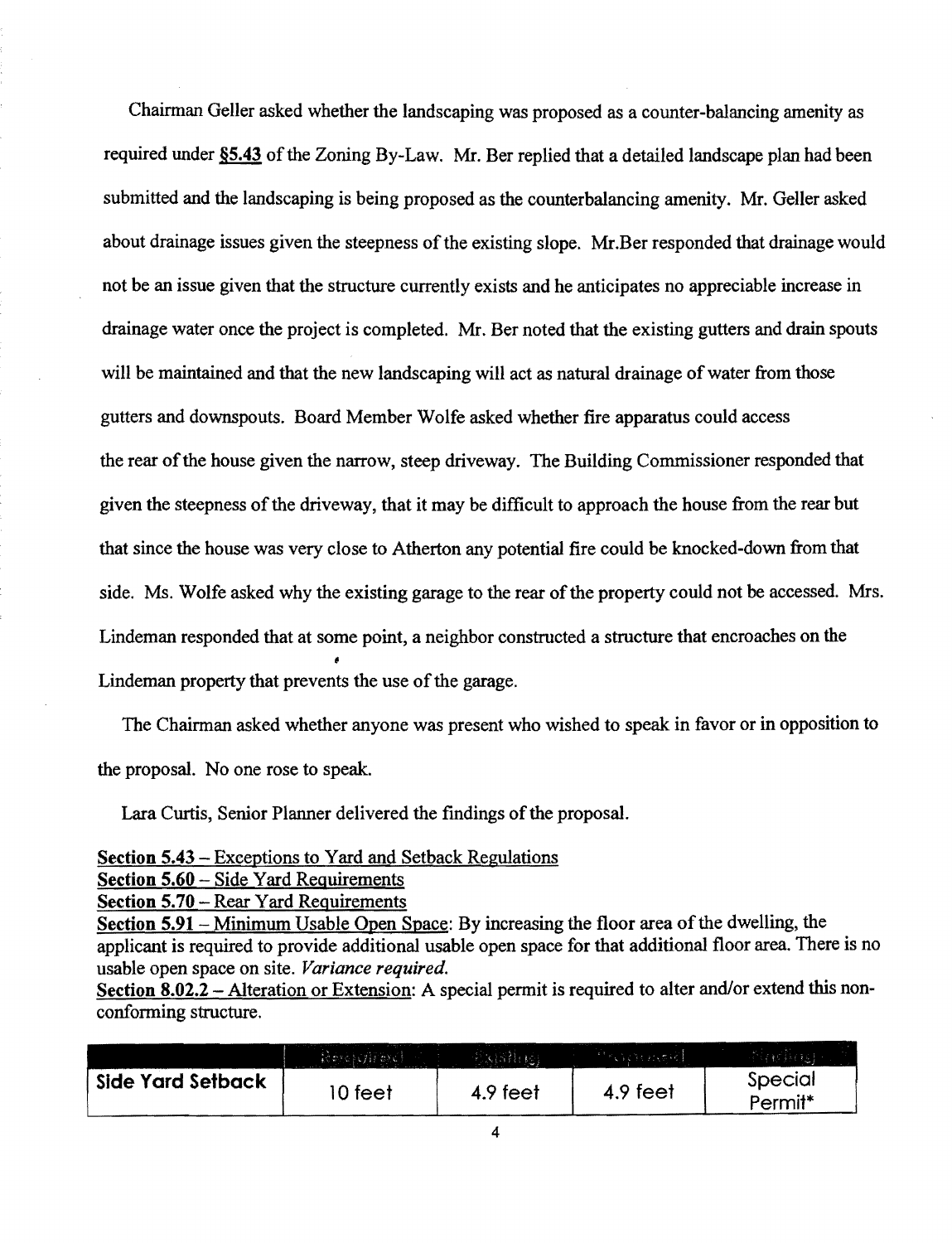| <b>Rear Yard Setback</b>    | 30 feet   | 4.9 feet | 4.9 feet | Special<br>Permit <sup>*</sup> |
|-----------------------------|-----------|----------|----------|--------------------------------|
| <b>Usable Open</b><br>Space | 1037 s.f. | 0 feet   | 0 feet   | Variance                       |

\*Under Section 5.43, the Board of Appeals by special permit may allow the substitution of other dimensions for yard and setback requirements if counterbalancing amenities are provided.

Ms. Curtis said that the Planning Board was not opposed to the proposal to construct a third-floor addition, although, the Board is concerned that there is no usable open space on site. This is largely due to the placement of the dwelling on the lot so that no open space is at least 15 feet wide by 15 feet deep, as well as the lot's relatively steep slope. The dwelling would continue to comply with the maximum allowed FAR, and the addition has been designed to correspond well with the existing dwelling. The building would still comply with the zoning district's height limit. She said that the petitioner should submit a landscaping plan that clearly indicates all hardscaped and landscaped areas, fencing, and all counterbalancing amenities, which should be significant due to the lack of usable open space on site. The Planning Board felt that the landscaping as shown in the submitted schematic plan would greatly improve the overall appearance of the lot. Additionally, the building's existing elevations should be submitted to clearly show the change in the building's roofline. Therefore, she said, should the Board of Appeals determine the proposal qualifies for a variance, the Planning Board recommends approval of the proposal and the plans, prepared by Benyamin Ber and dated 2/10/09, subject to the following conditions:

- 1. Prior to issuance of a building permit, final elevations, both existing and proposed, of the dwelling and third-floor addition shall be submitted to the Assistant Director for Regulatory Planning for review and approval.
- 2. Prior to issuance of a building permit, a final landscaping plan, accurately indicating all hardscape areas, fencing, existing trees, and counterbalancing amenities, shall be submitted to the Assistant Director for Regulatory Planning for review and approval.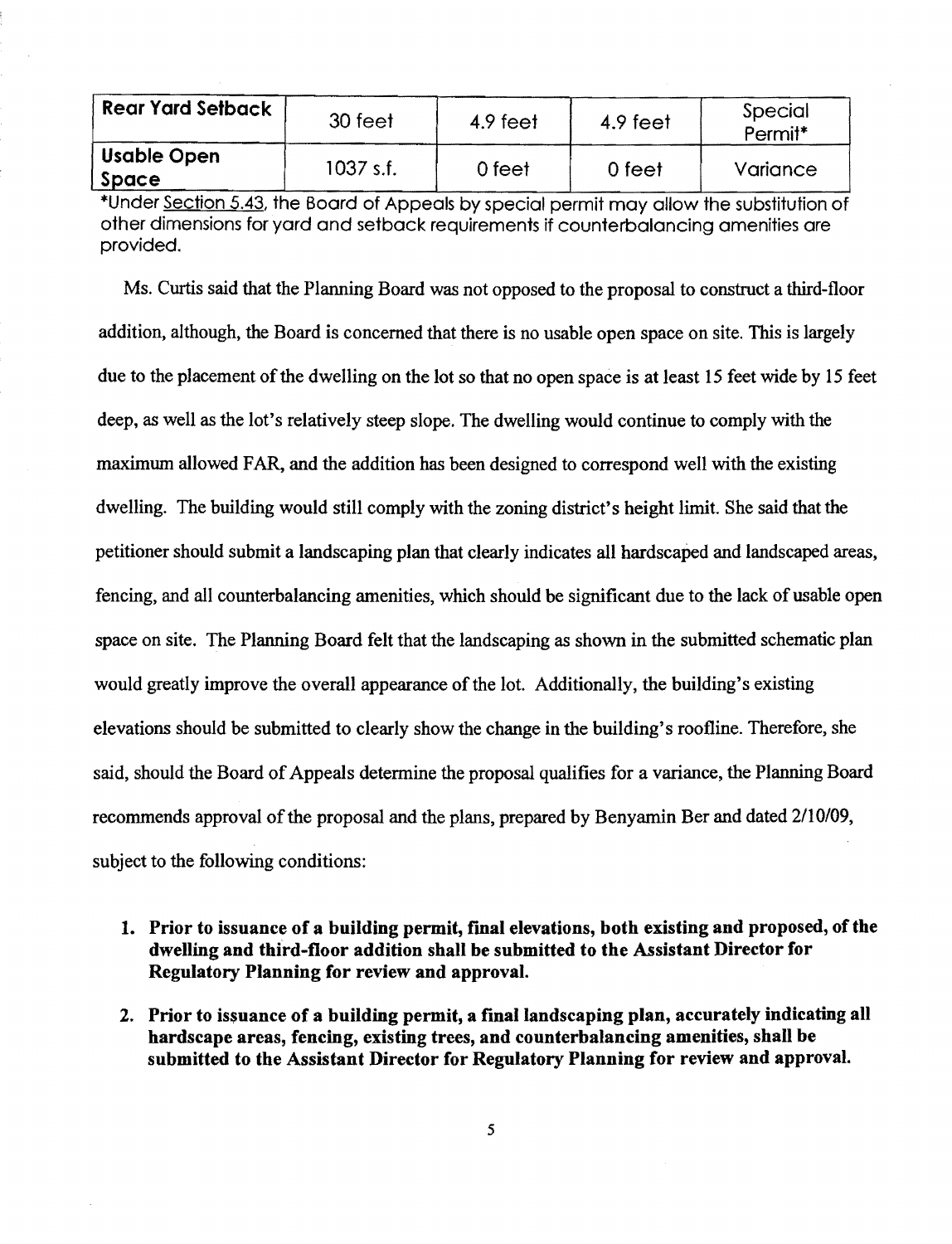# 3. Prior to issuance of a building permit, the applicant shall submit to the Building Commissioner for review and approval for conformance to the Board of Appeals decision: 1) a final site plan, stamped and signed by a registered engineer or land surveyor; 2) final elevations, stamped and signed by a registered architect; and 3) evidence the Board of Appeals decision has been recorded at the Registry of Deeds.

Michael Shepard, Building Commissioner, delivered the comments from the Building Department. Mr. Shepard said that both the petitioners and the architect have been very cooperative in working with both the Building and Planning Departments. Regarding the lack of open space and the lack of landscaped open space, Mr. Shepard opined that both are pre-existing conditions, neither of which is exacerbated by the petitioner's proposal. He said, referring to the atlas, that this lot is an entirely different shape than the surrounding lots, and is further hampered by the steep topography. He said that the relatively small size ofthis particular lot further exacerbates the lack of open space both landscaped and otherwise. Mr. Shepard said the quality of the proposed landscape and site improvements would, in his opinion, overcome the lack ofquality open space. Mr. Shepard said that the Building Department is supportive of the project as well as the conditions recommended by the Planning Board and will insure that any potential drainage conditions are ameliorated during construction.

During deliberations, Christina Wolfe said she was in favor of the proposal and the neighbors most affected seemed happy. Jonathan Book stated that he felt that the petitioners had met the burden of proof with respect to the requested Special Permit and Variance relief. Chairman Geller stated that the landscaping as a counterbalancing amenity was required because of certain dimensional nonconformities and was not a consideration in determining the appropriateness of granting a variance related to the lack of open space.

The Board, having deliberated on this matter and having considered the foregoing testimony, concludes that the petitioner has adequately shown that they have met the standards for the grant of a

6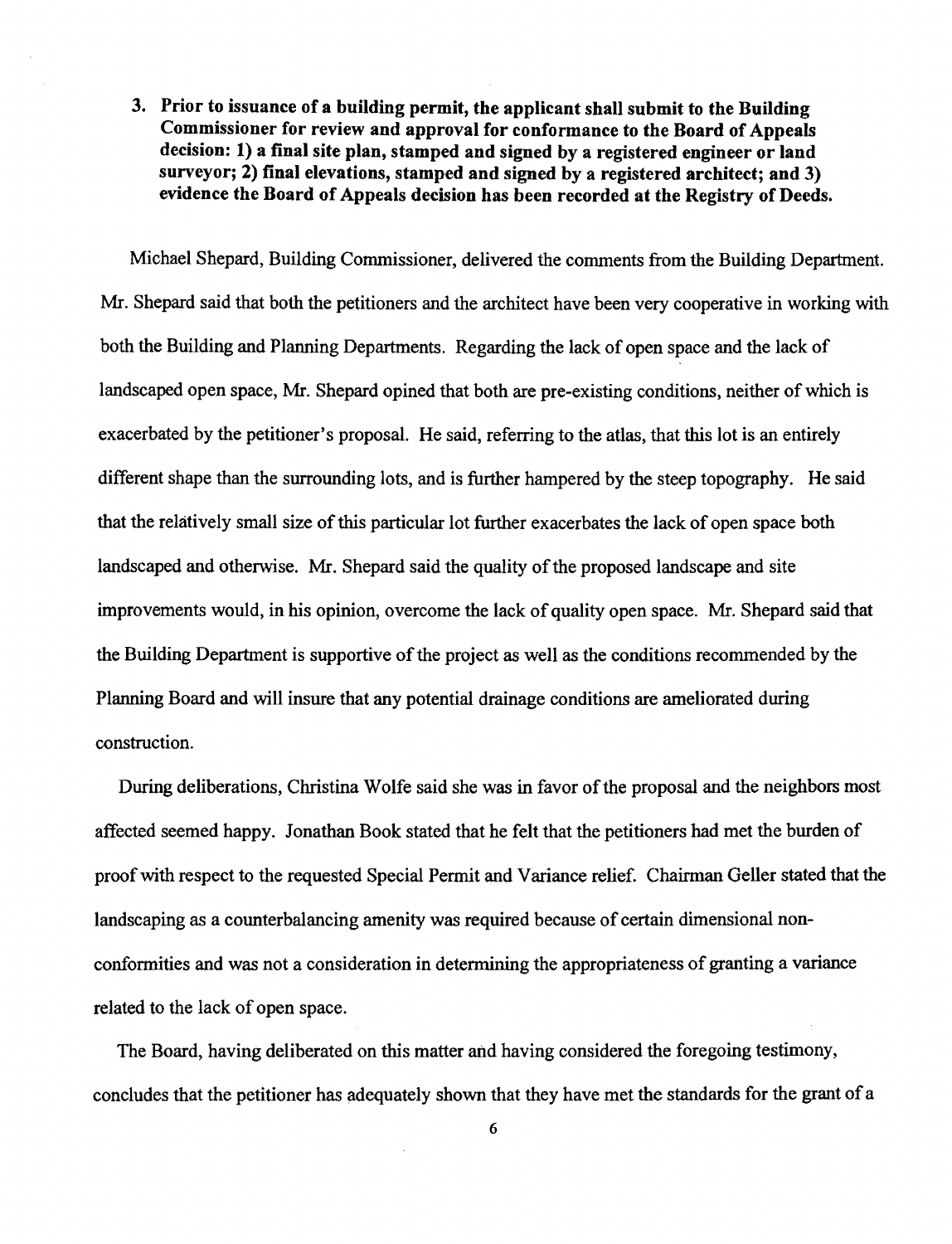Variance under Massachusetts General Law 40A, Section 10 as well as the conditions necessary for the grant of Special Permits in accordance with Section 9.05 of the Zoning By-Law, Special Permits, Section 5.43 of the Zoning By-Law, exceptions to yard and setback requirements, and Section 8.02.2 of the Zoning By-Law, alteration or extension of a pre-existing, non-conforming structure, and, with respect to said Section 9.05, makes the following specific findings:

- a. The specific site is an appropriate location for such a use, structure, or condition.
- b. The use as developed will not adversely affect the neighborhood.
- c. There will be no nuisance or serious hazard to vehicles or pedestrians.
- d. Adequate and appropriate facilities will be provided for the proper operation of the proposed use.
- e. The development as proposed will not have a significant adverse effect on the supply of housing available for low and moderate income people.

Accordingly, the Board voted unanimously to grant the requested relief subject to the following

conditions:

- 1. Prior to issuance of a building permit, final elevations, both existing and proposed, of the dwelling and third-floor addition shall be submitted to the Assistant Director for Regulatory Planning for review and approval.
- 2. Prior to issuance of a building permit, a final landscaping plan, accurately indicating all hardscape areas, fencing, existing trees, and counterbalancing amenities, shall be submitted to the Assistant Director for Regulatory Planning for review and approval.
- 3. Prior to issuance of a building permit, the applicant shall submit to the Building Commissioner for review and approval for conformance to the Board of Appeals decision: 1) a final site plan, stamped and signed by a registered engineer or land surveyor; 2) final elevations, stamped and signed by a registered architect; and 3) evidence the Board of Appeals decision has been recorded at the Registry of Deeds.